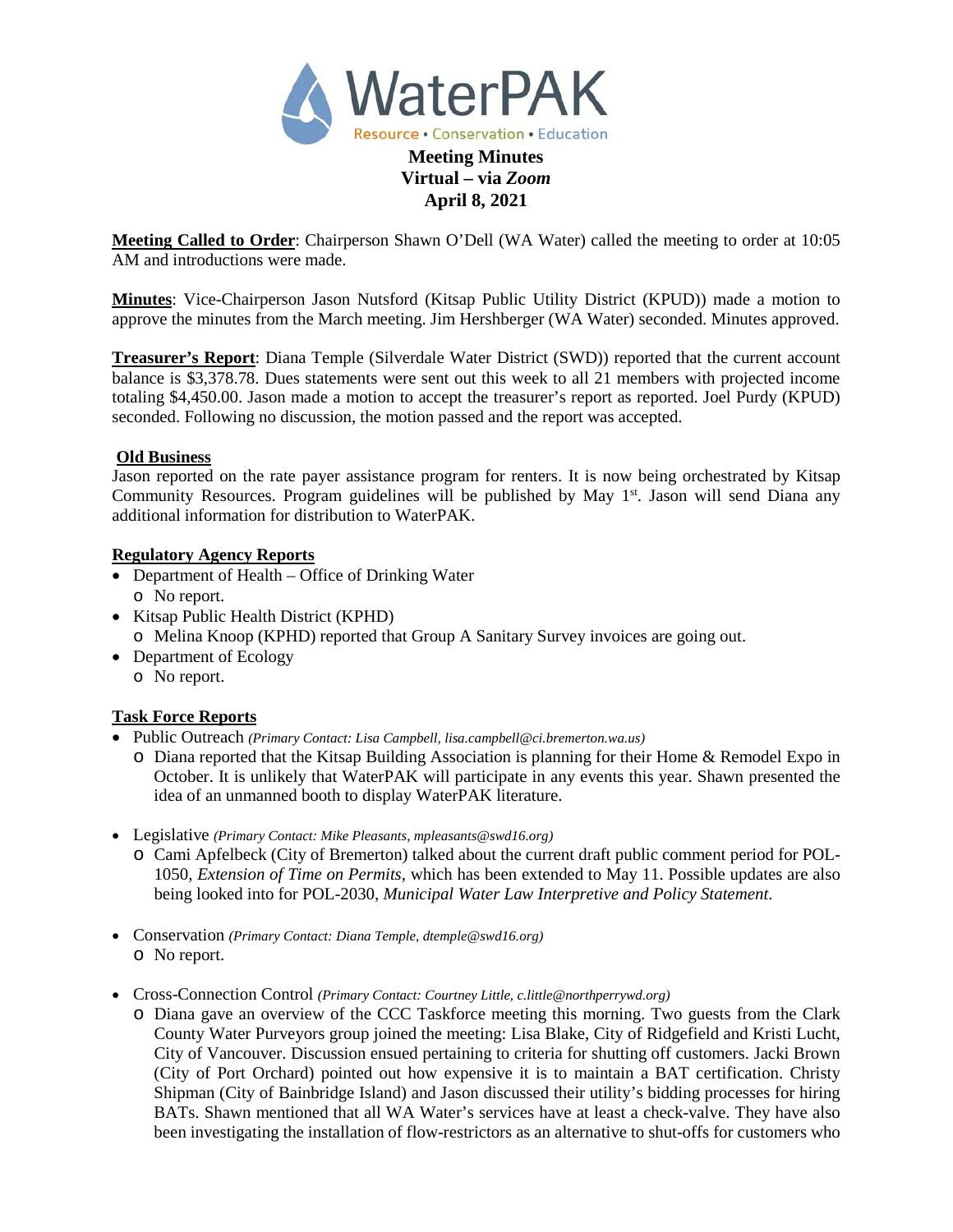

have not paid their bills or had their BF assemblies tested. Jacki cautioned about the high cost of installing flow restrictors.

- Mapping/GIS *(Primary Contact: Jim Hershberger, jhershberger@calwater.com)*
	- o Jim reported on the past two GIS Taskforce meetings, which will be routinely held about two weeks before the general WaterPAK meeting. Their last meeting featured a roundtable discussion, identifying each utility's current GIS/Mapping system. Jim gave an overview of the benefits of both AutoCAD and GIS. Katrina Harris (KPUD) added that it would be great to see what other utilities use for their internal GIS/Mapping.
- Shared Resources *(Primary Contact: Rob Robinson, r.robinson@northperrywd.org)*
	- o Shawn mentioned that WA Water is seeking a reservoir cleaning contractor. He asked the group for recommendations. Rob Robinson (North Perry Water) spoke positively about a new company called MIT out of California. Jacki spoke highly of  $H_2O$  Solutions. Jason also mentioned that KPUD has hired Midco.
- Emergency Management *(Primary Contact: Jeannie Screws, jscrews@swd16.org)* o No report.

# **Meeting Topic: WaterPAK Dues – Update for 2022**

Shawn shared a spreadsheet (attached) that shows each member's current number of calculated connections (per Sentry) next to their annual dues. The group discussed the need to update the dues and the corresponding connection number brackets. There was also discussion about when to review each utility's number of connections and adjust their dues, accordingly. Following discussion, Jacki made a three-part motion:

*a. Set three new connection number brackets with corresponding dues as follows:*

**<50 – 1000 connections = \$50**

**1001 – 6000 connections = \$300**

**>6000 connections = \$500**

- *b. Review each utility's current connection numbers on Sentry on October 31st each year and bill accordingly in January the following year.*
- *c. Set the minimum account balance at \$2,500 and the maximum balance at \$10,000, which will trigger a review of dues amounts.*

Jason seconded the motion. After no further discussion, the motion passed unanimously.

# **General Discussion**

- Cami spoke about the Revised Lead & Copper Rule. The required lead service line inventory includes the water purveyor's service line as well as the customer's service line. Discussion ensued.
- Joel gave an update on Silverdale Water's Wixson Well 2. It has currently been drilled to 800 ft with an anticipated final screened depth of 1000 ft. There will be 16" casing installed.
- Jacki talked about the Port Orchard's Wells 12 and 13, which have been put on hold for the time being. They are in the process of transferring their water rights from Well 10 up to Well 13. Shawn asked if water rights transfers are only allowed when in the same quarter-quarter. Discussion ensued pertaining to requirements and restrictions for transferring water rights.
- Jim announced that Kitsap County has published their 2020 Kitsap Imagery aerial map, which can be viewed here:<https://www.arcgis.com/home/item.html?id=7fde61b83924433d929524568dd9fab2>
- Shawn mentioned that ERWOW just released their updated directory. WA Water puts this directory into their emergency management binders. These directories are a great resource for contact information for other utilities and agencies.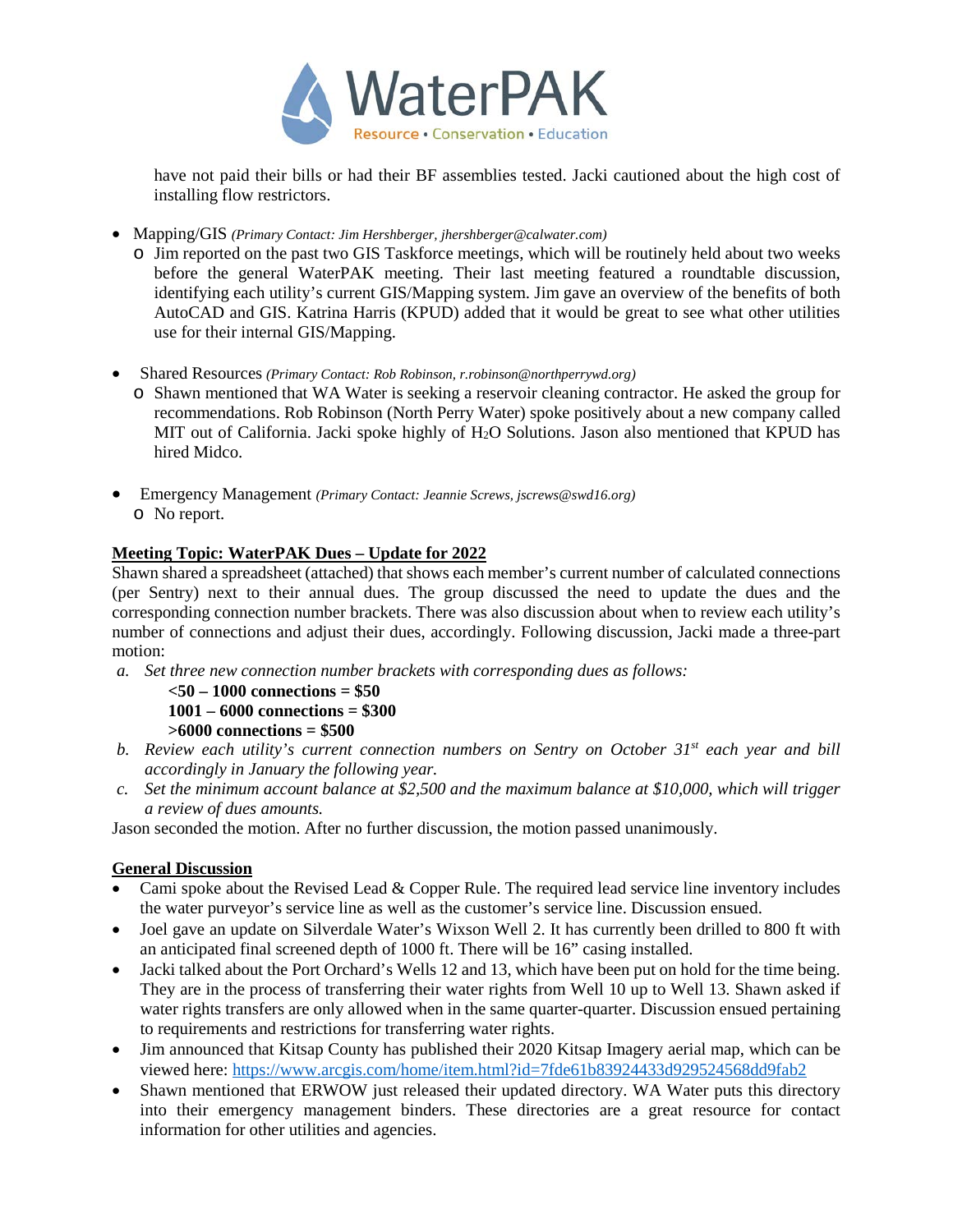

- Jason and Melina talked about an exempt Group B system in Poulsbo that uses an excessive amount of water during the summer months. Melina pointed out that the best option is for the system to connect to KPUD. She also referred the group to view Kitsap Public Health District's website, which gives a plethora of information for Group B systems. Discussion ensued.
- Shawn announced that Kay Rottell from the WA DOH ODW will be presenting DOH updates at our May meeting. These updates will include information on the Revised Lead & Copper Rule, UCMRs as they relate to PFAS, as well as state funding.

**Adjournment**: With no further business to discuss, Diana made a motion to adjourn the meeting. Jason seconded. Meeting adjourned at 11:59 AM.

Respectfully Submitted,

Diana Temple WaterPAK Secretary/Treasurer